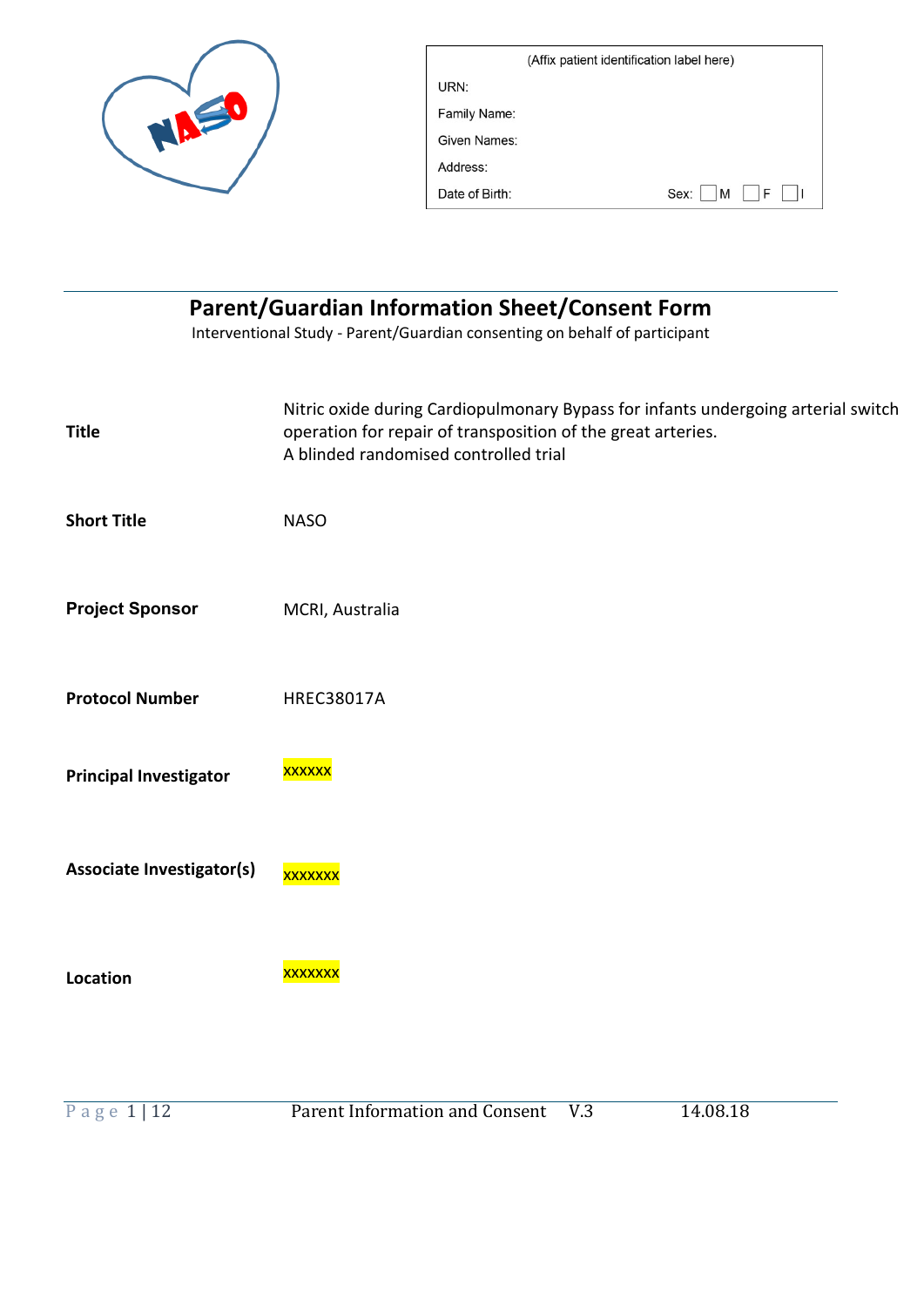#### **1 Introduction**

We are inviting your child to take part in this research project because they are going to have a heart operation called an arterial switch operation. As you know, the aim of this operation is to fix the position of your child's great arteries. This will require them to be placed on a cardiopulmonary bypass during surgery. The cardiopulmonary bypass is a machine that will work for the heart and lungs while the surgeon operates on your child's heart. Bypass will maintain the circulation of blood and oxygen in your child's body. This research project is looking at the effects of using nitric oxide during bypass on children who are have this type of surgery.

This Participant Information Sheet/Consent Form tells you about the research project. It explains the tests and treatments involved. Knowing what is involved will help you decide if you want your child to take part in the research. Thank you for taking the time to read this Parent/Guardian Information Statement and Consent Form.

Please read this information carefully. Ask questions about anything that you don't understand or want to know more about. Before deciding whether or not your child can take part, you might want to talk about it with a relative, friend or the child's local doctor.

Page 2 | 12 **Parent Information and Consent V.3** 14.08. 18 Participation in this research is voluntary. If you do not wish your child to take part, they do not have to. Your child will receive the best possible care whether or not they take part. Before you decide,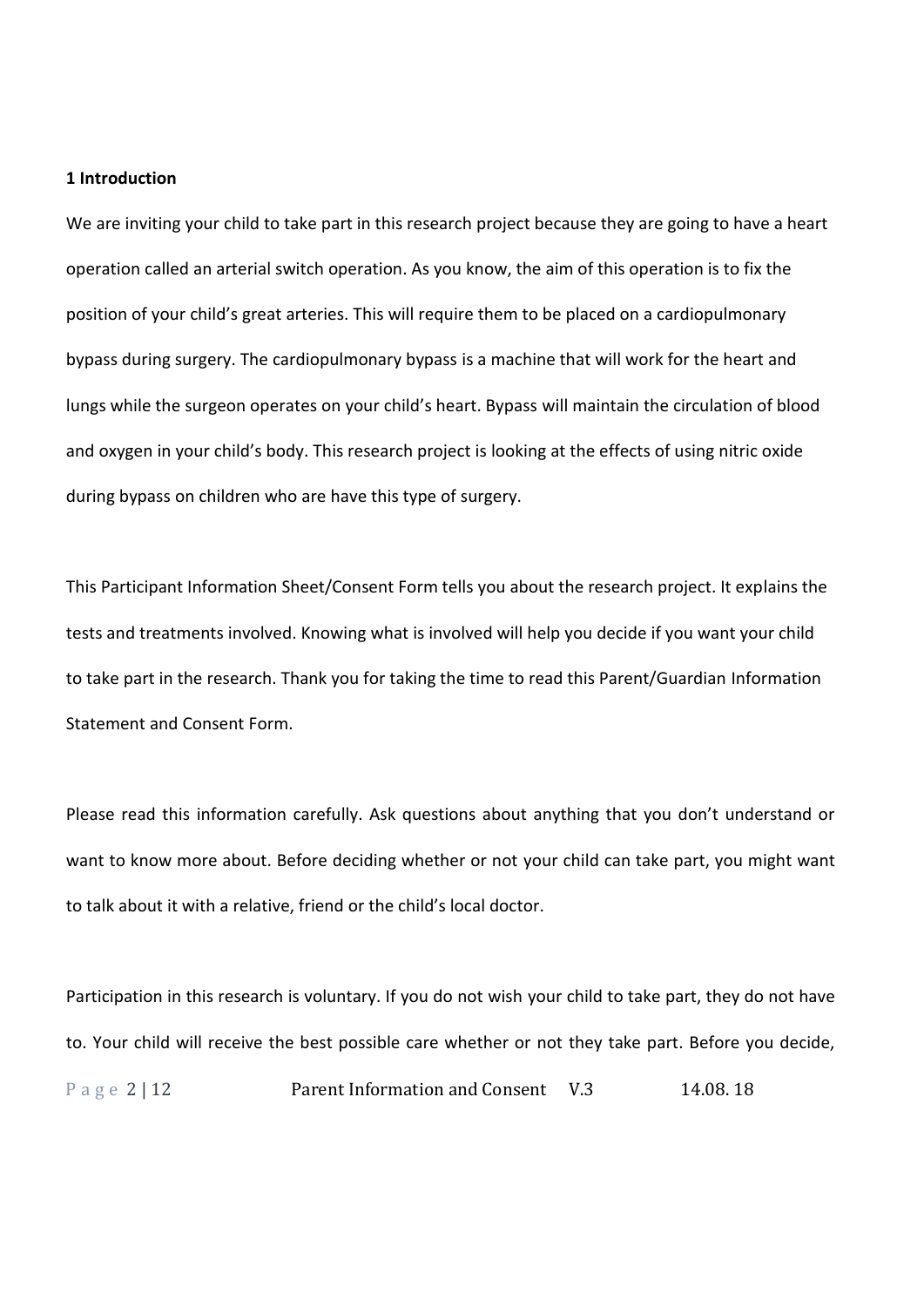you may want to ask questions or talk about the research with your family, friends or health care worker.

If you decide you want your child to take part in the research project, you will be asked to sign the consent section. By signing it you are telling us that you:

- Understand what you have read
- Consent to your child taking part in the research project
- Consent for your child to have the tests and treatments that are described
- Consent to the use of your child's personal and health information as described.

You will be given a copy of this Parent/Guardian Information and Consent Form to keep.

#### **2 What is the purpose of this research?**

Children undergoing this surgery often develop an inflammatory response to the bypass. The inflammatory response happens when the cells in your child's body does not recognise the bypass circuit. The cells start a normal response to try protect and repair the body from something that it does not recognise. We know this inflammatory response contributes to complications after surgery and can also delay recovery. Nitric oxide has been shown to reduce this inflammatory response. We believe that administering nitric oxide into the cardiopulmonary bypass circuit could result in fewer post-operative complications.

Page 3 | 12 **Parent Information and Consent V.3** 14.08. 18 As part of this study we will look at what happens when nitric oxide is given with oxygen during cardiopulmonary bypass. We will compare this to what happens when we just give oxygen, which is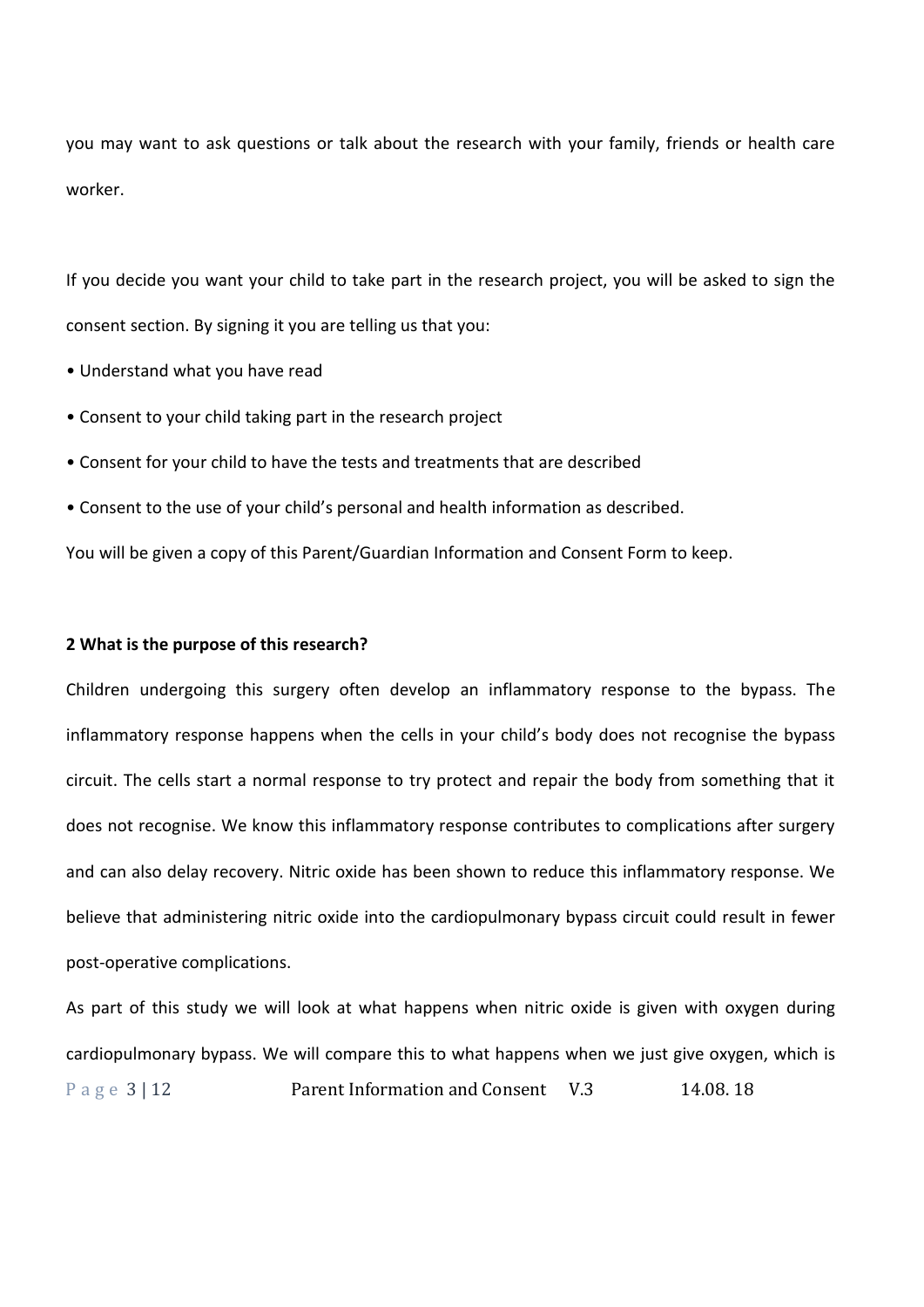current practice. We want to find out whether adding nitric oxide means that children have less complications and leave hospital faster compared to when just oxygen is used during bypass. If adding nitric oxide means that children have less post-operative complications then this could change bypass during heart surgeries throughout the world. This could save lives and reduce the amount of time children need to stay in hospital after heart surgery.

# **Nitric oxide**

Nitric oxide is a safe gas. It is widely used throughout the world in paediatric and neonatal intensive care units. Nitric oxide is approved to treat newborn babies with pulmonary hypertension. It is often used for other severe diseases of the heart and lung in young children.

#### **3 What does participation in this research involve?**

The study is a randomised trial. This means that your child will be randomly allocated to one of two groups. To try to make sure the groups are the same, participant is put into a group by chance, your child has a fifty per cent chance of getting in to either group. Your child will receive either standard cardiopulmonary bypass with oxygen or cardiopulmonary bypass with nitric oxide and oxygen. None of the treating team will know which treatment your child has been allocated to. Only the perfusionist will know whether your child received just oxygen or nitric oxide and oxygen as they are responsible for the running of the bypass circuit. Neither you nor the treating team will know if nitric oxide was given or not. We will compare results from both groups to see if one form of treatment is better.

Page 4 | 12 **Parent Information and Consent V.3** 14.08. 18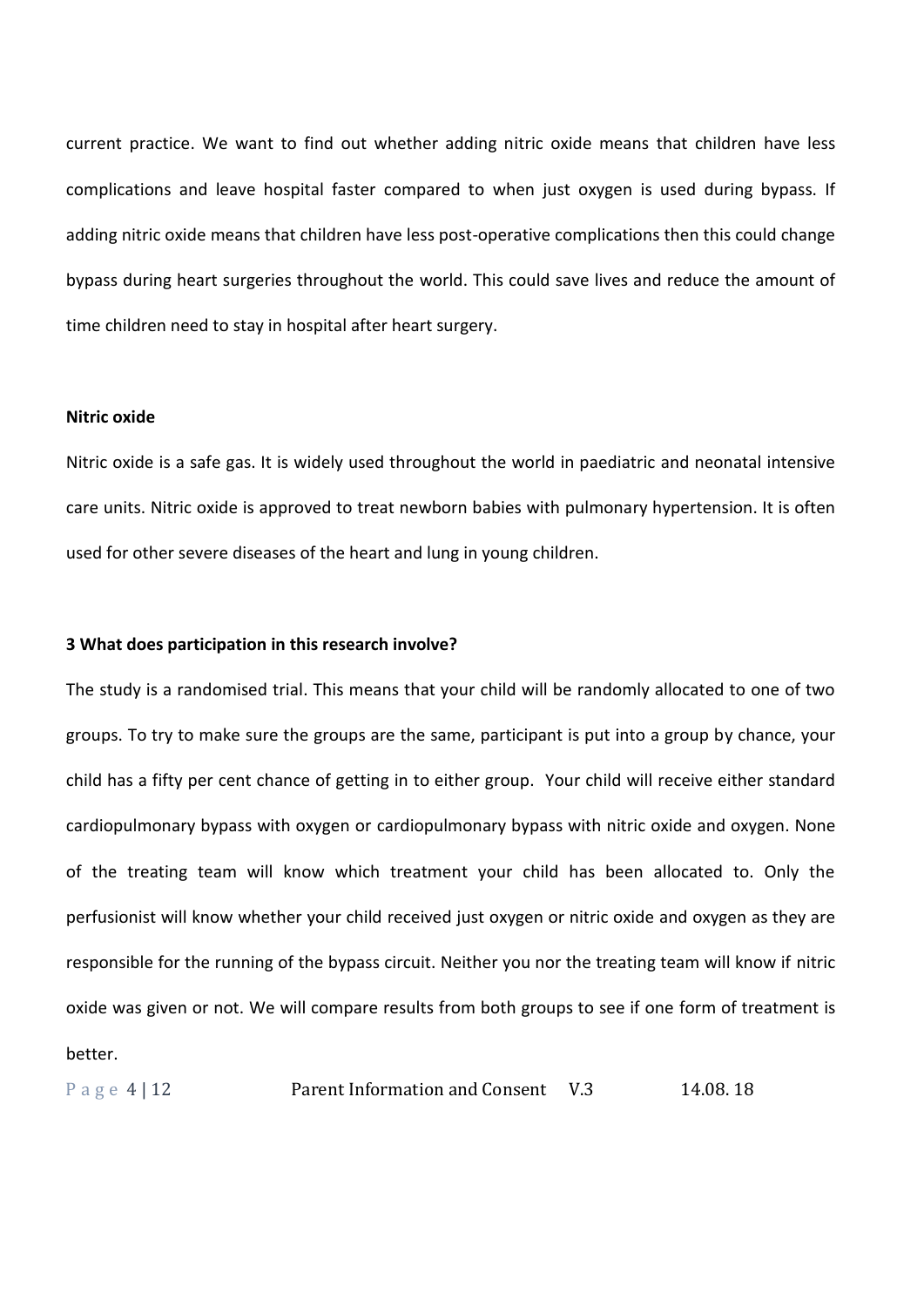#### **4 What does your child have to do?**

We will enter information about your child's heart surgery and their admission to intensive care into a secure database called REDCap. This will include results from blood tests done as part of standard of care. We will compare children in the two groups. Any information obtained in connection with this research project that can identify your child will remain confidential. Your child will receive all usual standard care as if they were not taking part in the study. We will follow up on your child's progress for the first month after their operation from your routine hospital visits here or at your local hospital.

#### **5 Other relevant information about the research project**

We did this study a few years ago in a small group of patients in Melbourne. We found that patients who got nitric oxide spent less time in intensive care after their operation and needed less medications to help their hearts after surgery. We are now doing the study on a bigger group of patients to compare both groups. The project will run for two years, we expect around 800 infants from all over the world to take part in the study. Half of the children will receive nitric oxide in addition to oxygen and half will receive oxygen alone into their cardiopulmonary bypass circuit.

Page 5 | 12 Parent Information and Consent V.3 14.08. 18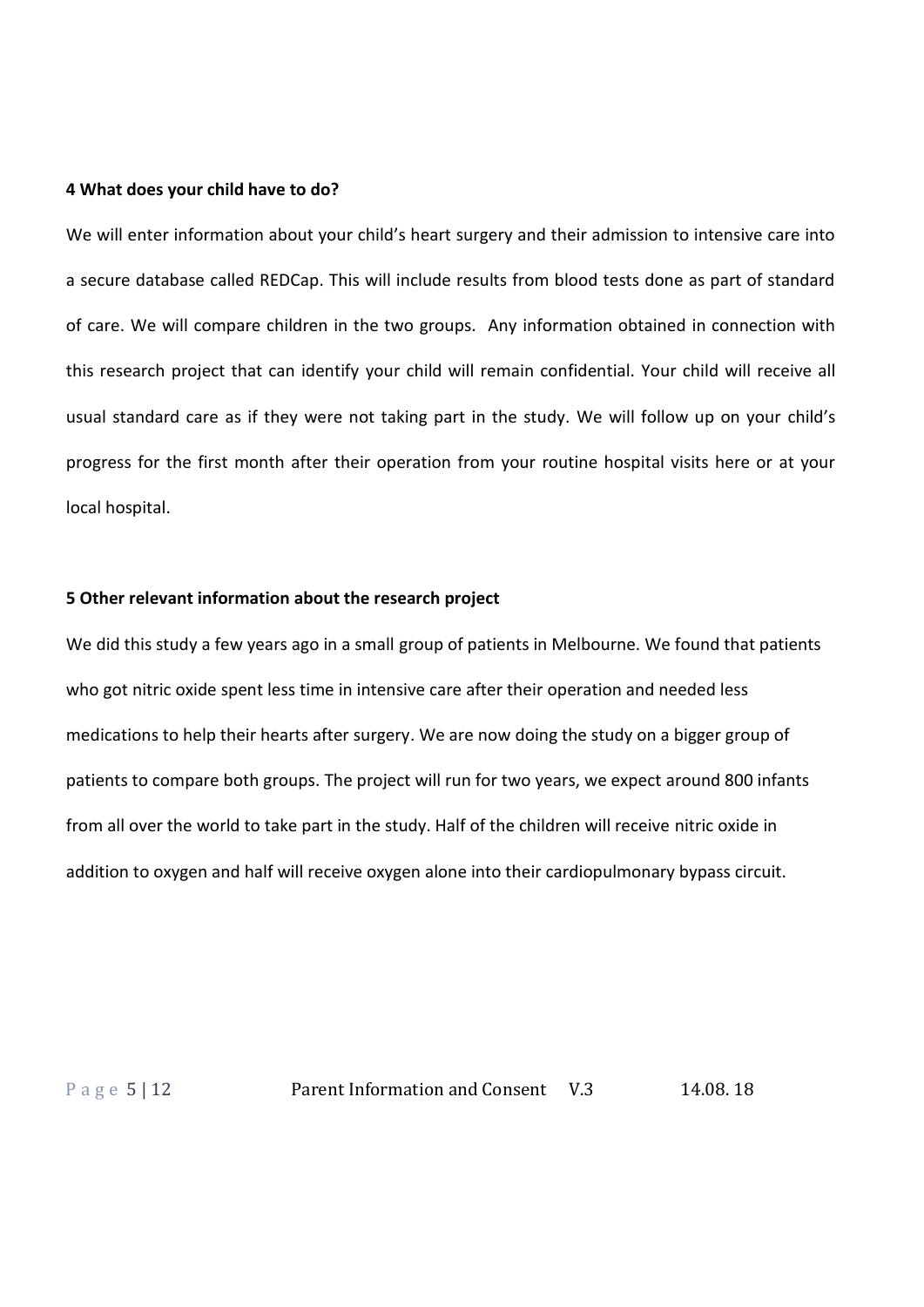#### **6 Does your child have to take part in this research project?**

Your child's participation in this study is entirely voluntary. If you decide that you do not wish your child to take part in this study, your child will undergo their operation as planned, with standard care using only oxygen during cardiopulmonary bypass. If you do decide that your child can take part, you will be given this Parent/ Guardian Information and Consent Form to sign and you will be given a copy to keep. Your decision that your child can or cannot take part, or that they can take part and then be withdrawn, will not affect their routine treatment, relationship with those treating them.

#### **7 What are the possible benefits of taking part?**

If your child receives nitric oxide during cardiopulmonary bypass it is possible that the usual inflammatory response may be lessened. This may mean the amount of support required post operatively is reduced. However, we cannot guarantee that your child will get any benefit from this project.

#### **8 Are there any benefits for other people in the future?**

Thousands of children around the world every month undergo surgery for congenital heart disease requiring cardiopulmonary bypass. The inflammatory response caused by cardiopulmonary bypass often results in complications after surgery and a longer hospital stay. Reducing the inflammatory response could save many children from these complications.

# Page 6 | 12 **Parent Information and Consent V.3** 14.08. 18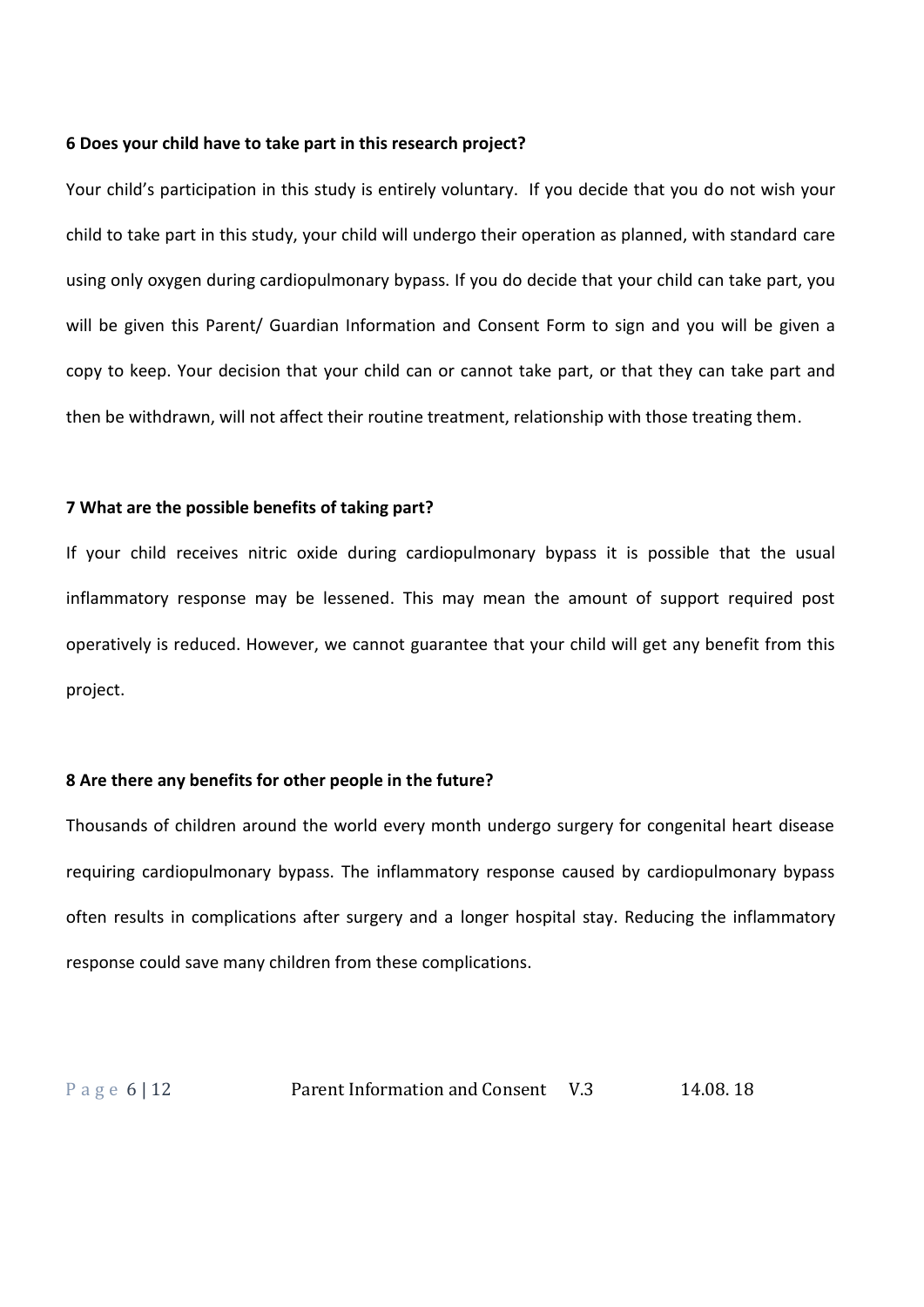#### **9 What are the possible risks and disadvantages of taking part?**

Nitric oxide is already regularly used in paediatric intensive care unit. This is not a new medical gas. All medications/gases given to patients in and out of hospital have side effects. However, for most medications/gases the benefits outweigh the risks.

A possible side-effect is that your child might have a high methaemoglobin. Methaemoglobin is a temporary change in the red blood cells reducing their ability to carry oxygen. In the past, nitric oxide has been associated with higher than normal methaemoglobin. However, this was seen when delivering much higher doses of nitric oxide for much longer periods than in this study. As a part of standard care, we will regularly monitor your child's methaemoglobin levels. We will stop the nitric oxide therapy if we see higher levels of methaemoglobin than normal. This will decrease the methaemoglobin and we will continue to monitor your child's level of methaemoglobin. We have performed a pilot study on nitric in 198 children receiving heart surgery and no serious side effects due to nitric oxide were observed.

#### **10 What are the possible discomforts and/or inconveniences for your child?**

Your child is being considered for this study as we know they are going to have an arterial switch operation. During surgery your child will have drips and lines put into their artery and veins. This is a normal part of medical practice. There will be no need for any extra drips, or any other painful procedures to allow your child to participate in this study.

P a g e 7 | 12 Parent Information and Consent V.3 14.08. 18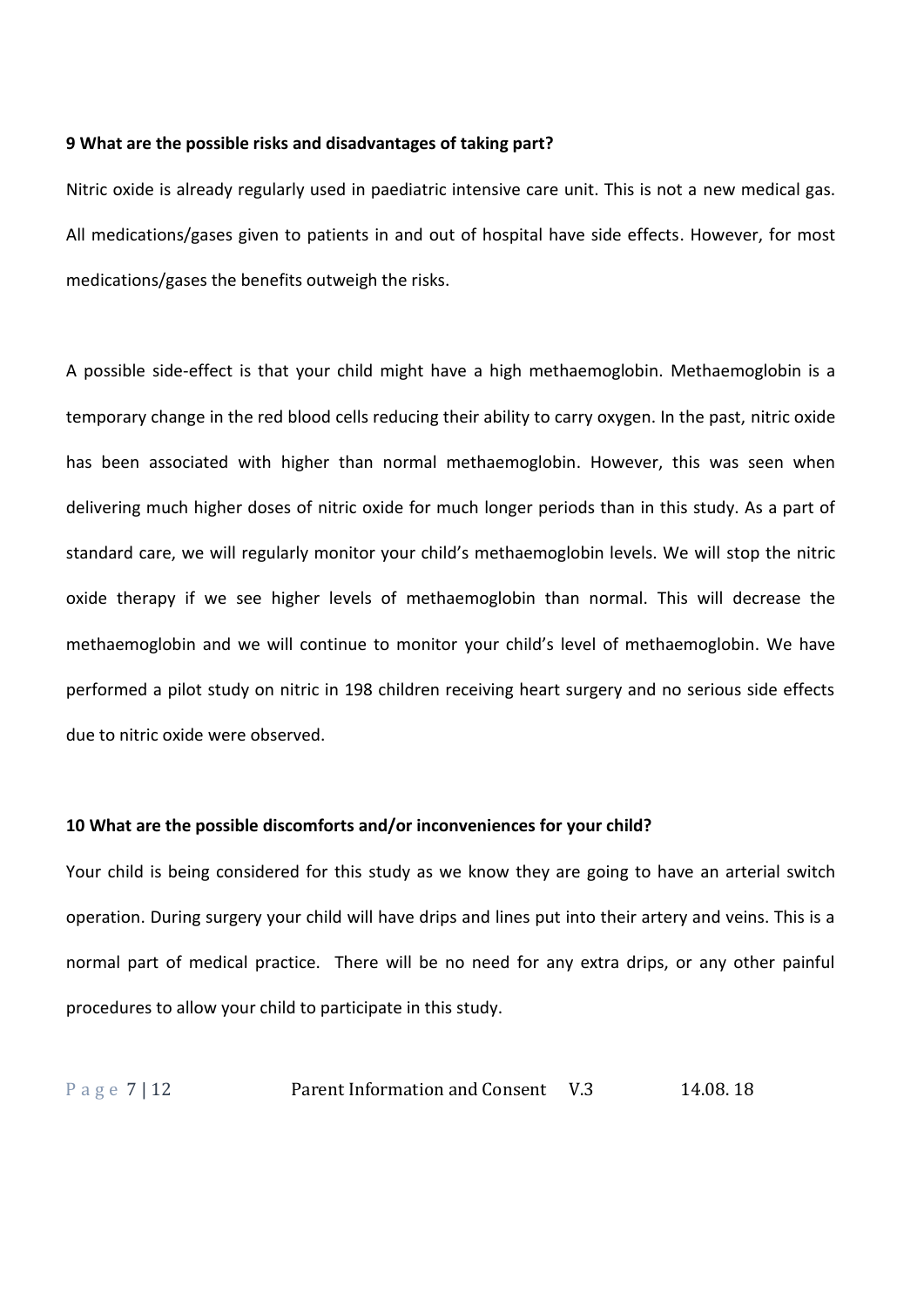#### **11 What if I withdraw my child from this research project?**

If you decide not participate in this study, this will in no way affect your current or future relationship with the hospital. It will also have no effect on your child's treatment or your relationship with the people treating them. If you agree to your child participating in the study, you are free at any time to withdraw from the study without prejudice or reproach. You should be aware that data collected up to the time of withdrawal will form part of the research project results. If you do not want us to do this, you must tell us.

## **12 What happens when the research project ends?**

This study will take around four years to be finished. We will send you a copy of the overall results at the end of the study.

#### **13 What will happen to information about my child?**

By signing this form you consent to the study doctor and our research staff collecting and using personal information about your child for the research project. Any information obtained in connection with this research project that can identify your child will remain confidential. We can only disclose the information with your permission, except as required by law.

Page 8 | 12 **Parent Information and Consent V.3** 14.08. 18 We will store all data collected securely; hard copy data will be stored by the investigating site in a locked cupboard at a secure location. Electronic data will be stored on a secure database called Redcap, in Australia. The information will be re-identifiable. This means that we will remove your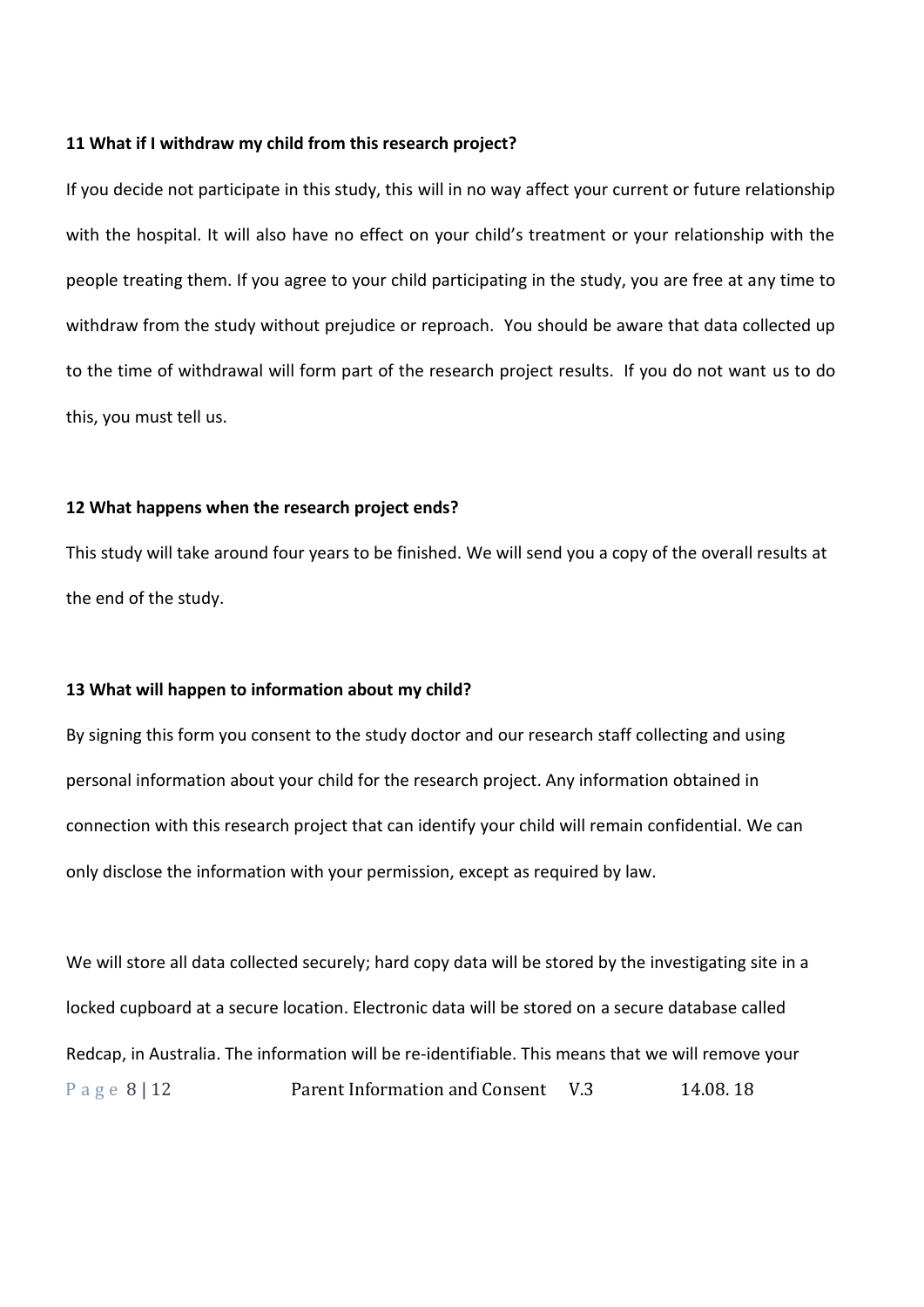child's name and give the information a special code number. Only the research team in your child's hospital can match your child's name to their code number, if it is necessary to do so. The following people may access information collected as part of this research project:

- the research team involved with this project
- The Royal Children's Hospital Human Research Ethics Committee

As the participants in this project are under 18 years old, information will be kept until the youngest participant turns 25 years old. The research information may be destroyed or kept indefinitely in secure storage after this time. In accordance with relevant Australian and/or Victorian privacy and other relevant local laws, you have the right to access and correct the information we collect and store about your child. Please contact us if you would like to access this information.

We will send you a summary of the overall project results. The summary will be of the whole group of research study participants, not your child's individual results. We plan to publish the results of this research project and present them in a variety of forums. In any publication and/or presentation, information will be provided in such a way that your child cannot be identified.

#### **14 Who do I speak to if I have a complaint?**

If you have any concerns and/or complaints about the project, the way it is being conducted or your rights as a research participant, and would like to speak to someone independent of the project,

```
Page 9 | 12 Parent Information and Consent V.3 14.08. 18
```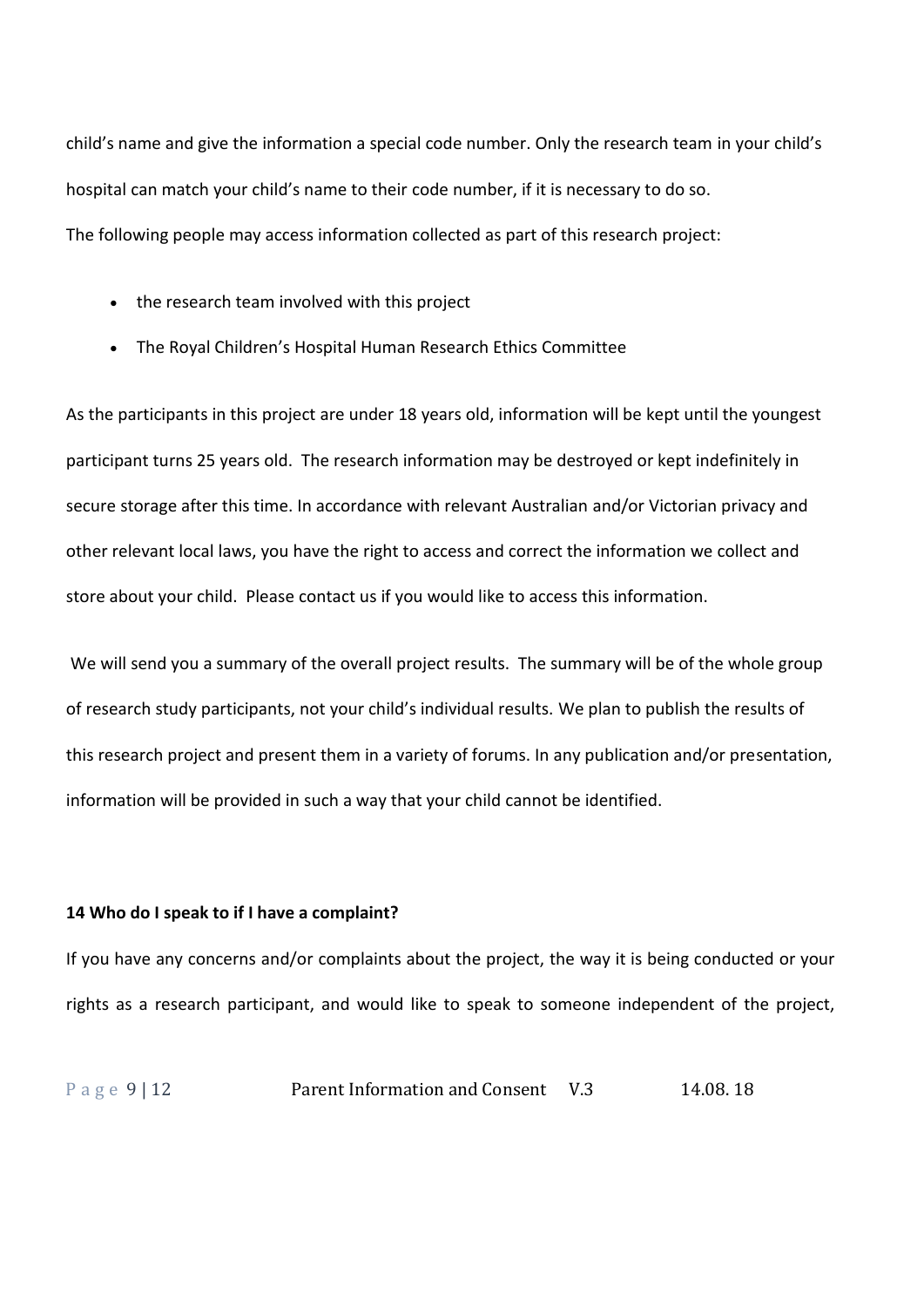please contact: Director, Research Ethics & Governance, The Royal Children's Hospital Melbourne on telephone: (03) 9345 5044 .

# **15 Who has reviewed the research project?**

All research in Australia involving humans is reviewed by an independent group of people called a Human Research Ethics Committee (HREC). The ethical aspects of this research project have been approved by the HREC of Royal Children's Hospital.

This study has also been review by **xxxxxx** ethics board.

This project will be carried out according to the National Statement on Ethical Conduct in Human Research (2007). This statement has been developed to protect the interests of people who agree to participate in human research studies.

# **16 Further information and who to contact**

# **Contact People**

xxxxxxxx

Page 10 | 12 **Parent Information and Consent V.3** 14.08. 18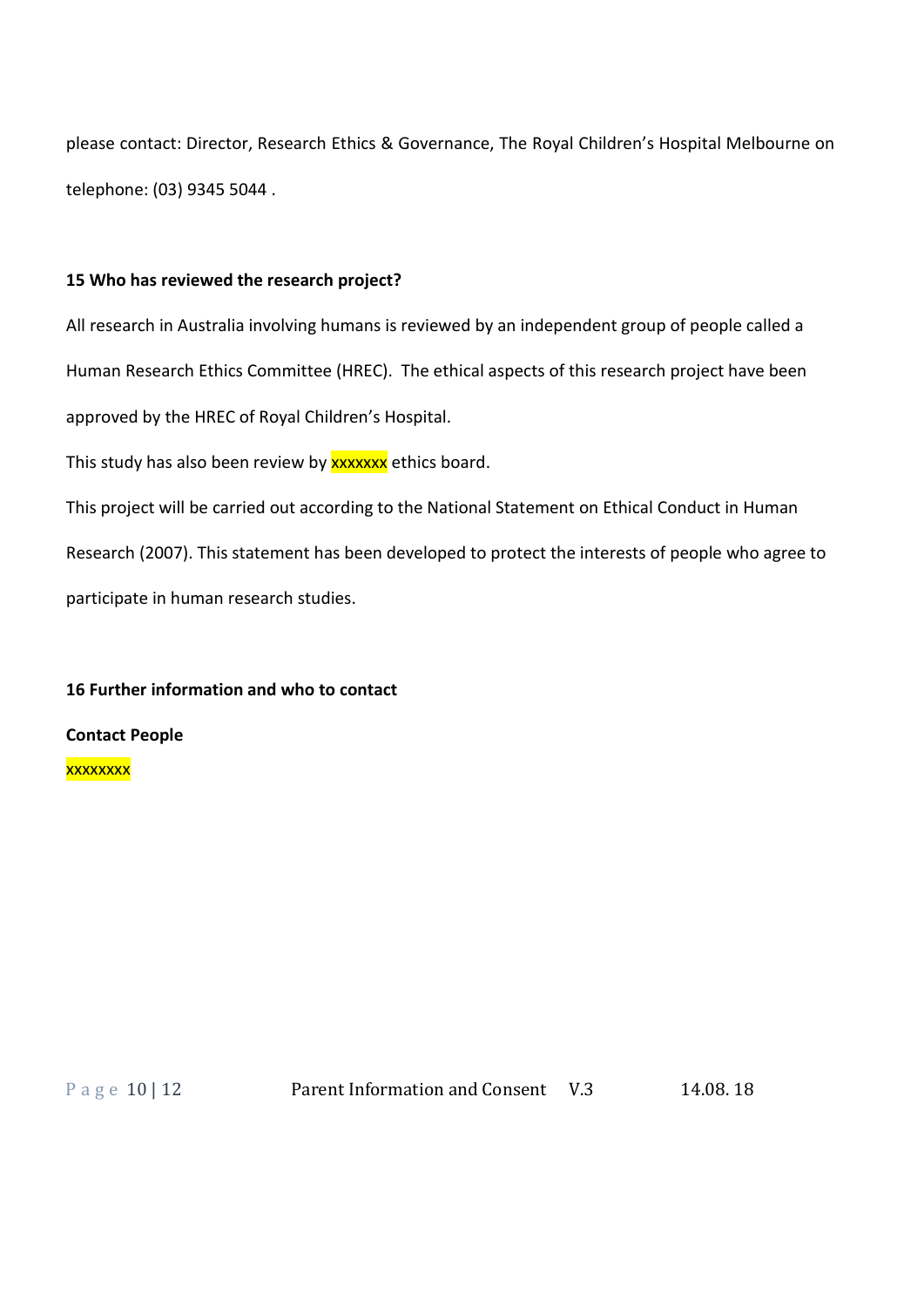# **PARENT/GUARDIAN AND PATIENT CONSENT FORM**

| <b>Title</b>                  | Nitric oxide during Cardiopulmonary Bypass for infants undergoing arterial switch<br>operation for repair of transposition of the great arteries: A blinded randomised<br>controlled trial |
|-------------------------------|--------------------------------------------------------------------------------------------------------------------------------------------------------------------------------------------|
| <b>Short Title</b>            | <b>NASO</b>                                                                                                                                                                                |
| <b>Protocol Number</b>        | <b>HREC38017A</b>                                                                                                                                                                          |
| <b>Principal Investigator</b> | xxxxxx                                                                                                                                                                                     |

# **Declaration by Parent/Guardian**

I have read the Participant Information Sheet or someone has read it to me in a language that I understand.

I understand the purposes, procedures and risks of the research described in the project.

I have had an opportunity to ask questions and I am satisfied with the answers I have received.

I freely agree to my child participating in this research project as described and understand that I am free to withdraw them at any time during the research project without affecting their future health care.

I understand that I will be given a signed copy of this document to keep.

**I agree to my child receiving the treatment allocation for this immediate surgical intervention only.**

# **I agree to the use of de-identified (coded) data obtained in this study to be used for further analyses**

| Page 11   12 | Parent Information and Consent V.3 |  | 14.08.18 |
|--------------|------------------------------------|--|----------|
|--------------|------------------------------------|--|----------|